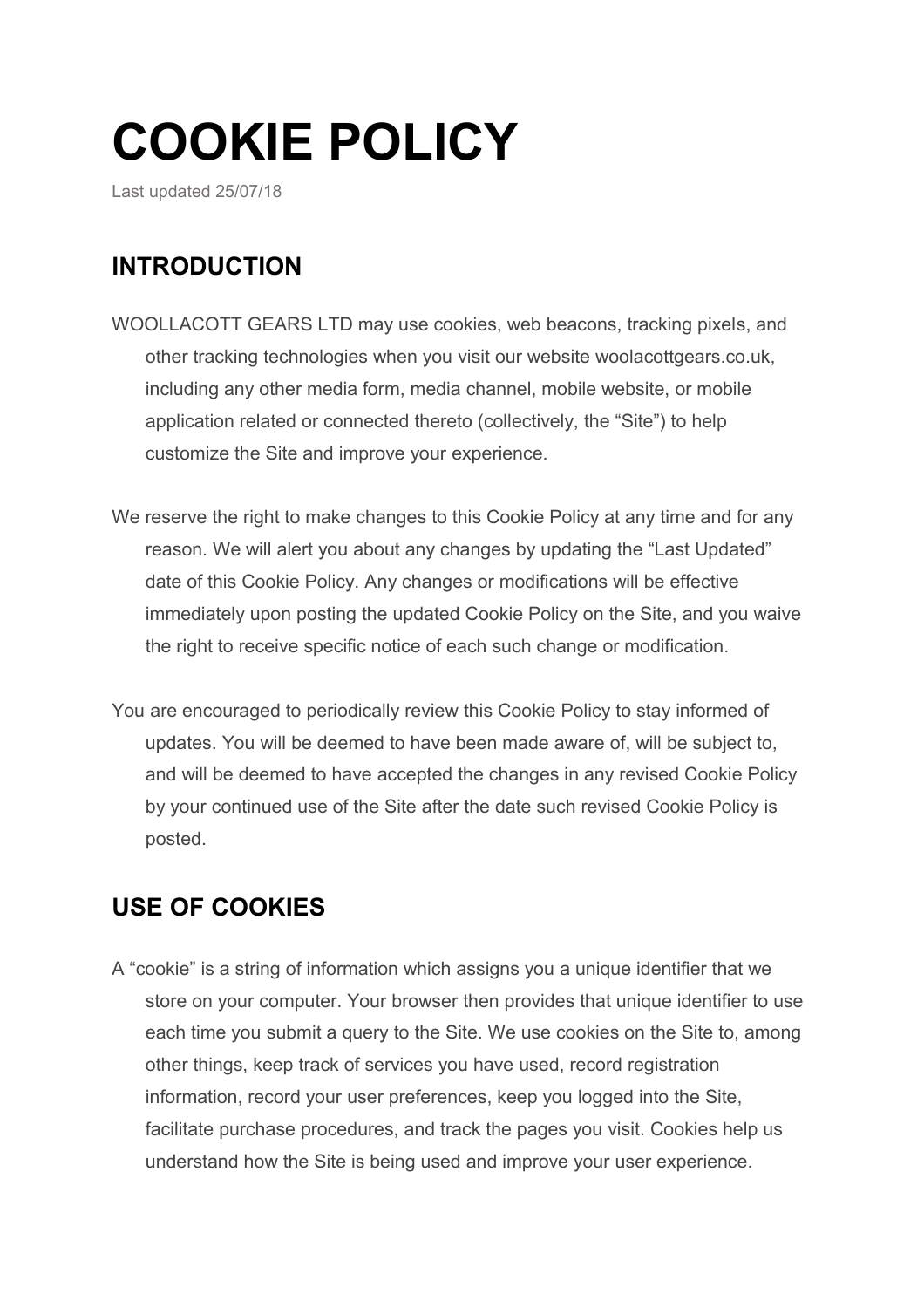## **TYPES OF COOKIES**

The following types of cookies may be used when you visit the Site:

#### **Advertising Cookies**

Advertising cookies are placed on your computer by advertisers and ad servers in order to display advertisements that are most likely to be of interest to you. These cookies allow advertisers and ad servers to gather information about your visits to the Site and other websites, alternate the ads sent to a specific computer, and track how often an ad has been viewed and by whom. These cookies are linked to a computer and do not gather any personal information about you.

#### **Analytics Cookies**

Analytics cookies monitor how users reached the Site, and how they interact with and move around once on the Site. These cookies let us know what features on the Site are working the best and what features on the Site can be improved.

#### **Our Cookies**

Our cookies are "first-party cookies", and can be either permanent or temporary. These are necessary cookies, without which the Site won't work properly or be able to provide certain features and functionalities. Some of these may be manually disabled in your browser, but may affect the functionality of the Site.

#### **Personalization Cookies**

Personalization cookies are used to recognize repeat visitors to the Site. We use these cookies to record your browsing history, the pages you have visited, and your settings and preferences each time you visit the Site.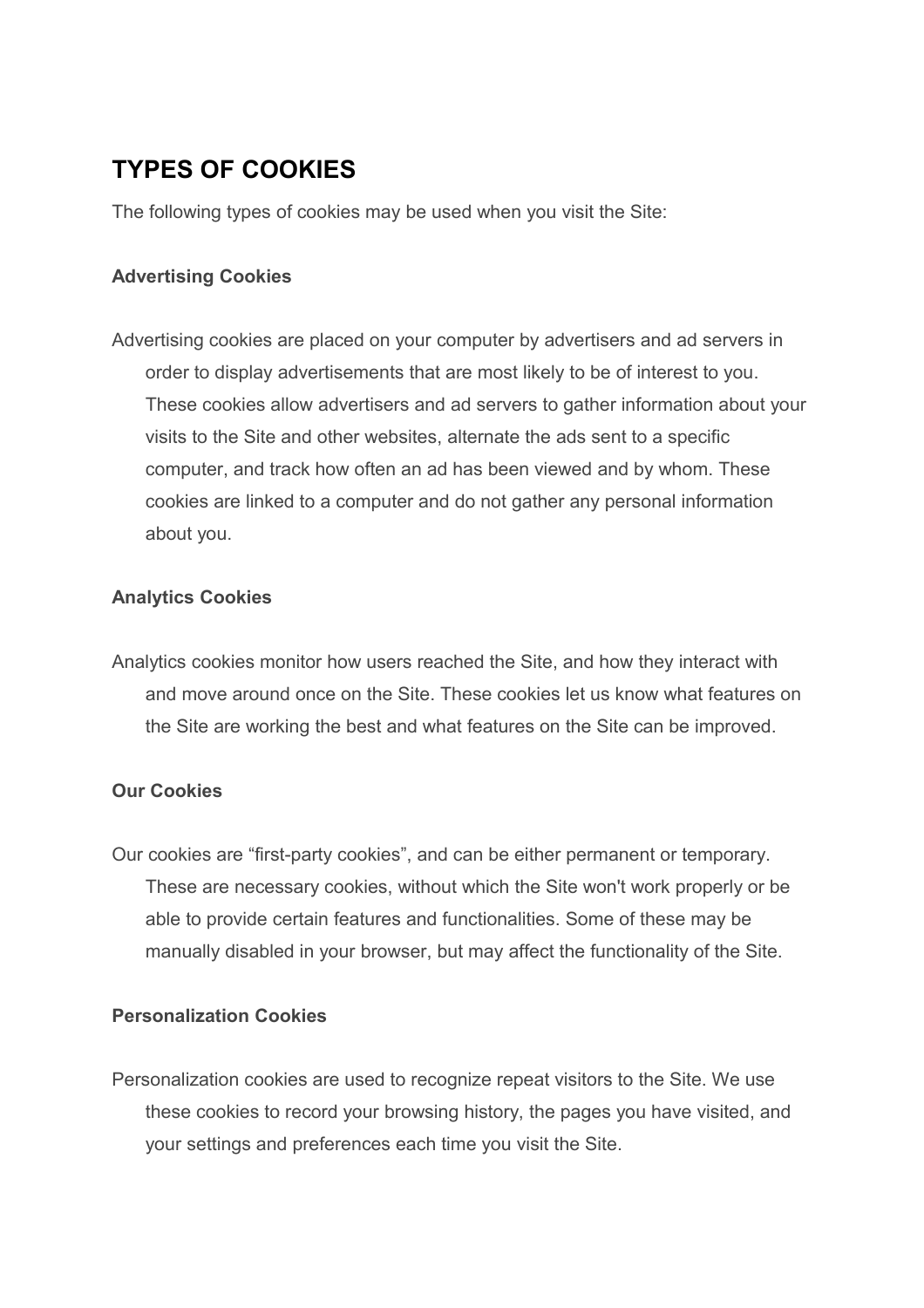#### **Security Cookies**

Security cookies help identify and prevent security risks. We use these cookies to authenticate users and protect user data from unauthorized parties.

#### **Site Management Cookies**

Site management cookies are used to maintain your identity or session on the Site so that you are not logged off unexpectedly, and any information you enter is retained from page to page. These cookies cannot be turned off individually, but you can disable all cookies in your browser.

#### **Third-Party Cookies**

Third-party cookies may be place on your computer when you visit the Site by companies that run certain services we offer. These cookies allow the third parties to gather and track certain information about you. These cookies can be manually disabled in your browser.

## **CONTROL OF COOKIES**

Most browsers are set to accept cookies by default. However, you can remove or reject cookies in your browser's settings. Please be aware that such action could affect the availability and functionality of the Site.

For more information on how to control cookies, check your browser or device's settings for how you can control or reject cookies, or visit the following links:

[Apple Safari](https://support.apple.com/kb/ph19214?locale=en_US) [Google Chrome](https://support.google.com/chrome/answer/95647?co=GENIE.Platform%3DDesktop&hl=en) [Microsoft Edge](https://privacy.microsoft.com/en-us/windows-10-microsoft-edge-and-privacy) [Microsoft Internet Explorer](https://support.microsoft.com/en-gb/help/17442/windows-internet-explorer-delete-manage-cookies) [Mozilla Firefox](https://support.mozilla.org/en-US/kb/enable-and-disable-cookies-website-preferences)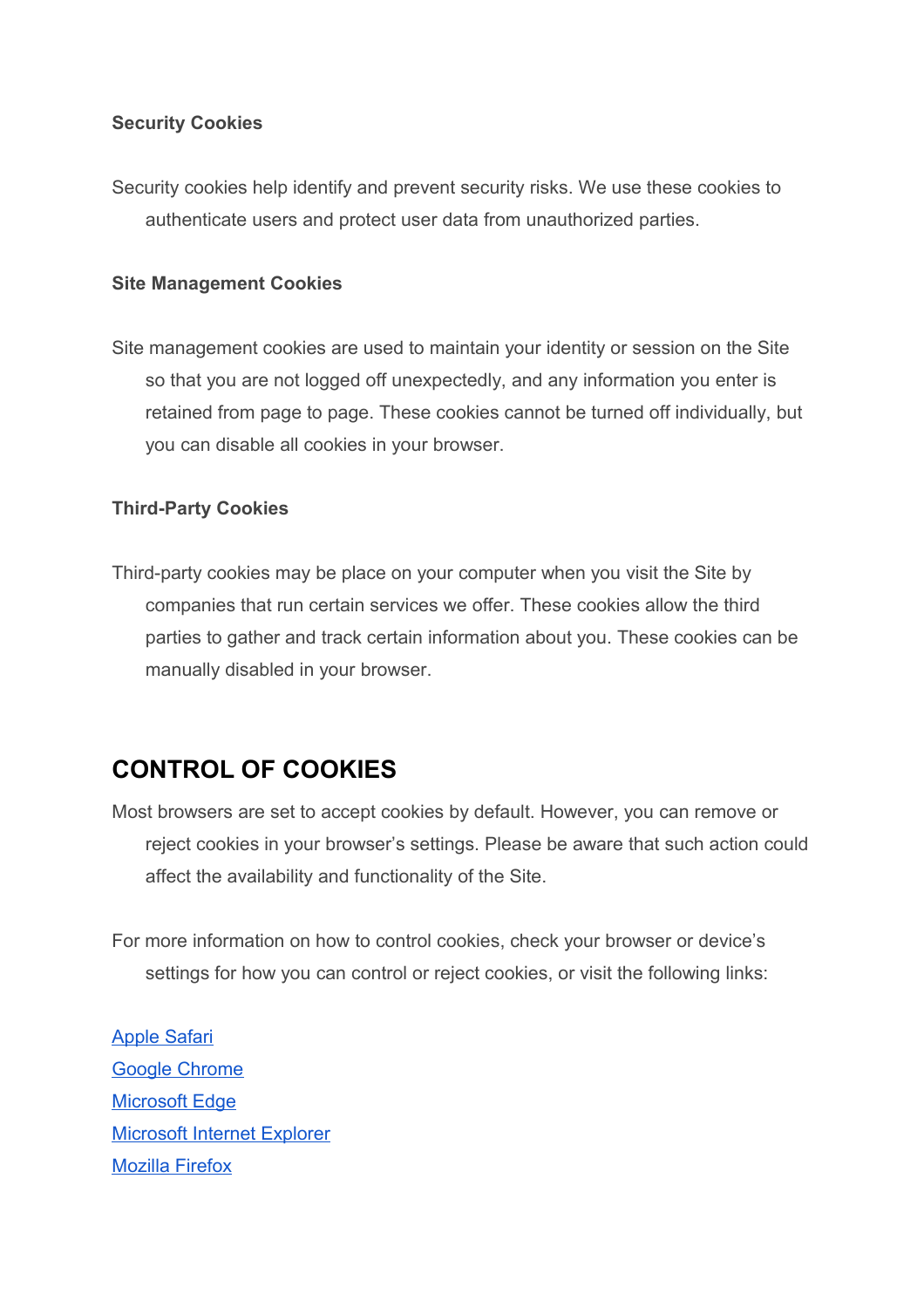**[Opera](http://www.opera.com/help/tutorials/security/cookies/)** [Android \(Chrome\)](https://support.google.com/chrome/answer/95647?co=GENIE.Platform%3DAndroid&hl=en&oco=1) **[Blackberry](https://help.blackberry.com/en/blackberry-classic/10.3.1/help/mwa1334238823957.html)** [Iphone or Ipad \(Chrome\)](https://support.google.com/chrome/answer/95647?co=GENIE.Platform%3DiOS&hl=en&oco=1) [Iphone or Ipad \(Safari\)](https://support.google.com/chrome/answer/95647?co=GENIE.Platform%3DAndroid&hl=en&oco=1)

<span id="page-3-0"></span>In addition, you may opt-out of some third-party cookies through the Network [Advertising Initiative's Opt-Out Tool.](#page-3-0)

## **OTHER TRACKING TECHNOLOGIES**

In addition to cookies, we may use web beacons, pixel tags, and other tracking technologies on the Site to help customize the Site and improve your experience. A "web beacon" or "pixel tag" is tiny object or image embedded in a web page or email. They are used to track the number of users who have visited particular pages and viewed emails, and acquire other statistical data. They collect only a limited set of data, such as a cookie number, time and date of page or email view, and a description of the page or email on which they reside. Web beacons and pixel tags cannot be declined. However, you can limit their use by controlling the cookies that interact with them.

## **PRIVACY POLICY**

For more information about how we use information collected by cookies and other tracking technologies, please refer to our Privacy Policy posted on the Site. This Cookie Policy is part of and is incorporated into our Privacy Policy. By using the Site, you agree to be bound by this Cookie Policy and our Privacy Policy.

## **CONTACT US**

If you have questions or comments about this Cookie Policy, please contact us at:

Woollacott Gears LTD Cefn-Y-Bedd Wrexham